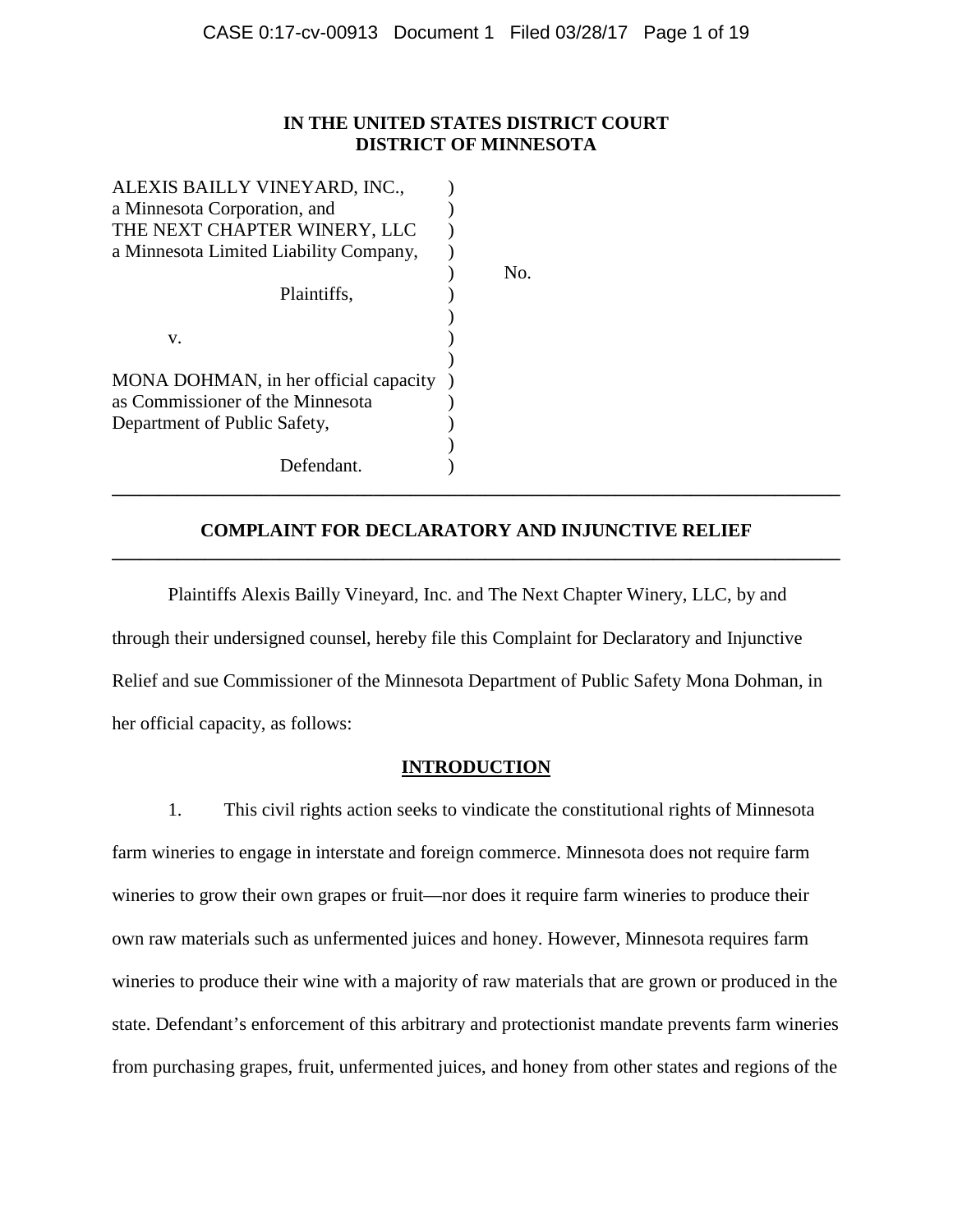#### CASE 0:17-cv-00913 Document 1 Filed 03/28/17 Page 2 of 19

world. The state's severe restriction on farm wineries' right to engage in commerce outside of Minnesota limits the varieties of wines that they can blend and offer to consumers, harming their businesses and hampering a market of locally produced wines that the public enjoys. This discrimination is a violation of the Domestic Commerce Clause, Foreign Commerce Clause, and Import-Export Clause of the United States Constitution, which guarantee a national market free from state protectionism and which prevent states from discriminating against foreign commerce.

#### **THE PARTIES**

2. Plaintiff Alexis Bailly Vineyard, Inc. ("Alexis Bailly Vineyard") is a Minnesota Corporation and farm winery located in Hastings, Minnesota.

3. Plaintiff The Next Chapter Winery, LLC ("Next Chapter Winery") is a Minnesota Limited Liability Company and farm winery located in New Prague, Minnesota.

4. Defendant Mona Dohman is the Commissioner of the Minnesota Department of Public Safety. Commissioner Dohman has direct authority over the Minnesota Department of Public Safety personnel and is charged with enforcing Minnesota laws and regulations governing farm wineries. She is being sued only in her official capacity.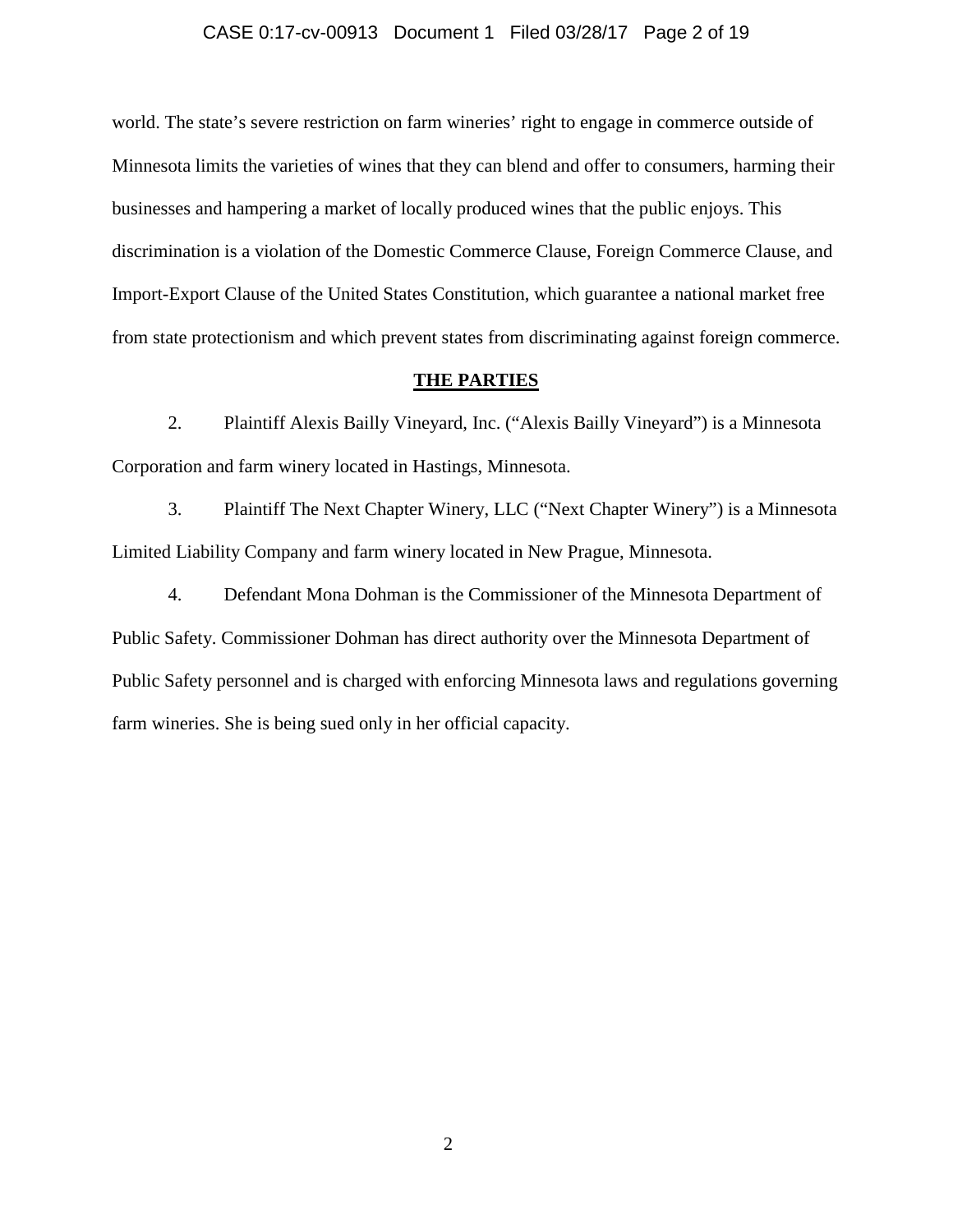## **JURISDICTION AND VENUE**

5. This case is brought under 28 U.S.C. § 2201 and 42 U.S.C. §§ 1983 and 1988.

6. Subject-matter jurisdiction is based on 28 U.S.C. §§ 1331 and 1343(a)(1), (3) and

(4).

7. Venue is appropriate in this District under 28 U.S.C. § 1391(b) because

Defendant resides in the state and in this District and a substantial part of the events giving rise to Plaintiffs' claims occurred in this District.

# **FACTS**

### *The Plaintiffs' Interstate Commercial Activities*

# **Plaintiff Alexis Bailly Vineyard**

8. Alexis Bailly Vineyard is a Minnesota-licensed farm winery in Hastings, Minnesota.

9. Alexis Bailly Vineyard is owned and operated by Nan Bailly ("Nan").

10. In 1973, Nan's father, David Bailly, planted one of the first vineyards in

Minnesota with his eyes set on making wine in his home state. By 1978, Alexis Bailly Vineyard released the first wines to be produced commercially with only Minnesota grapes.

11. Nan has continued her father's legacy and produces a variety of Minnesota wines. Nan grows different varieties of grapes at Alexis Bailly Vineyard, including French and Northern-climate varieties. She blends these grapes with grapes and juices from Minnesota and from other states.

12. Nan operates Alexis Bailly Vineyard under the state's mandate that a majority of the materials she uses to make her wine be grown in Minnesota. *See* Minn. Stat. § 340A.101, subd. 11, Minn. Stat. § 340A.315, subd. 4 (the "in-state mandate").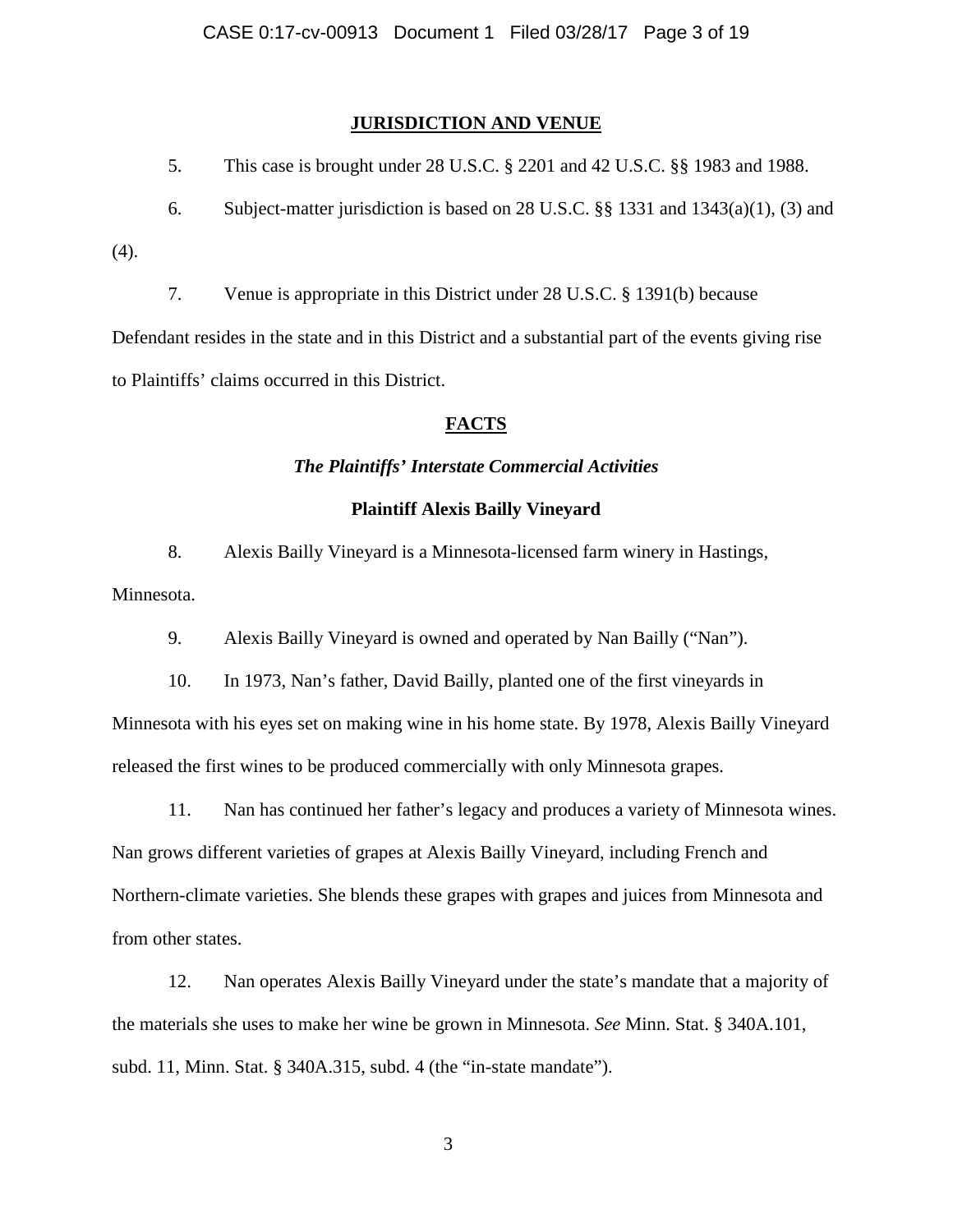# CASE 0:17-cv-00913 Document 1 Filed 03/28/17 Page 4 of 19

13. In years past, Nan has been unable to grow enough grapes in her vineyard to comply with this requirement, and she has been forced to purchase grapes from Minnesota grape growers. Nan has paid more for these grapes than she has paid for grapes from outside the state, and she has been disappointed in the quality of these grapes. She has had to purchase these grapes even when she has had no desire to use them.

14. In addition to purchasing Minnesota-grown grapes, Nan has also purchased grapes and juices from other states, including California and New York.

15. Nan uses these out-of-state grapes and juices to improve the flavor of her Minnesota wine and to expand the varieties of wines she offers to customers. Some of these grapes also allow Nan to continue making Northern-climate wines when Minnesota-grown grapes are not available in sufficient quantities.

16. Using juices from outside Minnesota, Nan is able to naturally cut the acidity in her wines that are produced with Minnesota grapes and to enhance her wines' flavors—flavors that cannot be attained by primarily using Minnesota-grown grapes.

17. When Nan has been unable to grow or purchase enough Minnesota grapes to satisfy the in-state mandate, she has had to seek an exemption from the state.

18. Under Minn. Stat. § 340A.315, subd. 4 of the Minnesota Farm Wineries Act, if a farm winery cannot obtain a majority of Minnesota products because "quantities sufficient" are unavailable, a farm winery may submit an affidavit to Defendant, attesting to that fact and seeking a one-year exemption from the in-state mandate. Minn. Stat. § 340A.315, subd. 4. Defendant, however, can only grant this exemption if she determines the facts in the affidavit to be true. *Id.*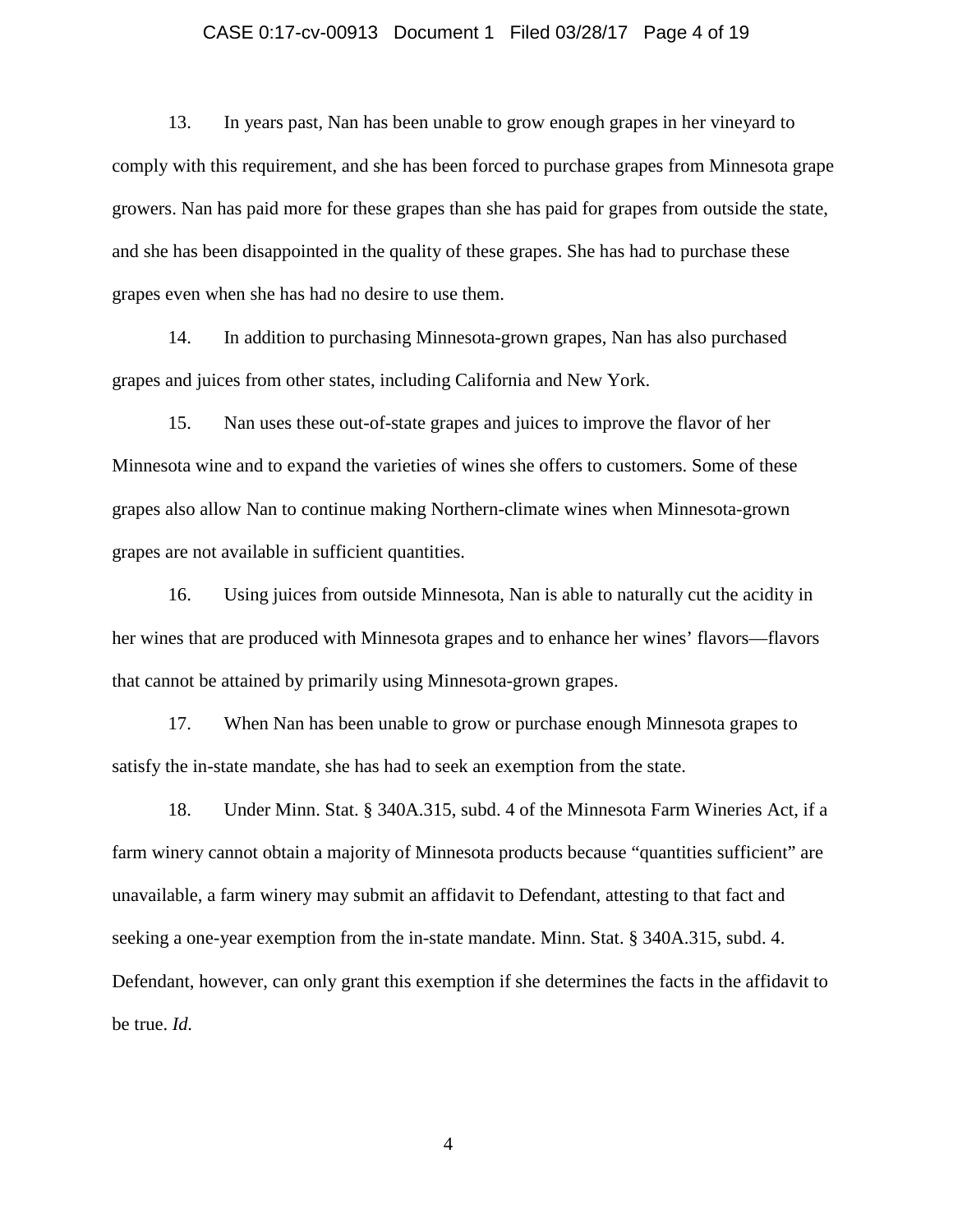# CASE 0:17-cv-00913 Document 1 Filed 03/28/17 Page 5 of 19

19. In 2005, 2007, 2009, 2010 and 2014, Alexis Bailly Vineyard experienced significant crop loss due to harsh weather conditions and was unable to find enough Minnesotagrown grapes to satisfy the in-state mandate. Each of these years, Nan petitioned Defendant for a one-year exemption from the state's restriction, and Defendant granted the exemption.

20. When Nan has obtained these temporary exemptions, Nan has purchased greater quantities of out-of-state grapes and juices to source her wine. For example, Nan has purchased juices from California and has found that these juices improve the flavor of her wine.

21. In these years, Nan has blended and sold greater varieties of wines with interstate grapes and juices than she has sold under Minnesota's in-state mandate.

22. Nan intends to continue purchasing grapes and juices from other states in the future and would like to purchase more of these products. She would also like to purchase international juices and would use these products to expand her winemaking.

23. She would like to make wine without having to worry about whether Alexis Bailly Vineyard is in compliance with this arbitrary in-state mandate.

24. If she did not have to operate her business under the in-state mandate, she would purchase grapes and juices from other states and countries without regard to whether sufficient quantities of Minnesota grapes are available either from her own vineyard or elsewhere in the state.

25. Absent Minnesota's in-state mandate, she would purchase more grapes, juices and other raw materials from other states and regions of the world, and she would use these materials to expand Alexis Bailly Vineyard's offerings to the public.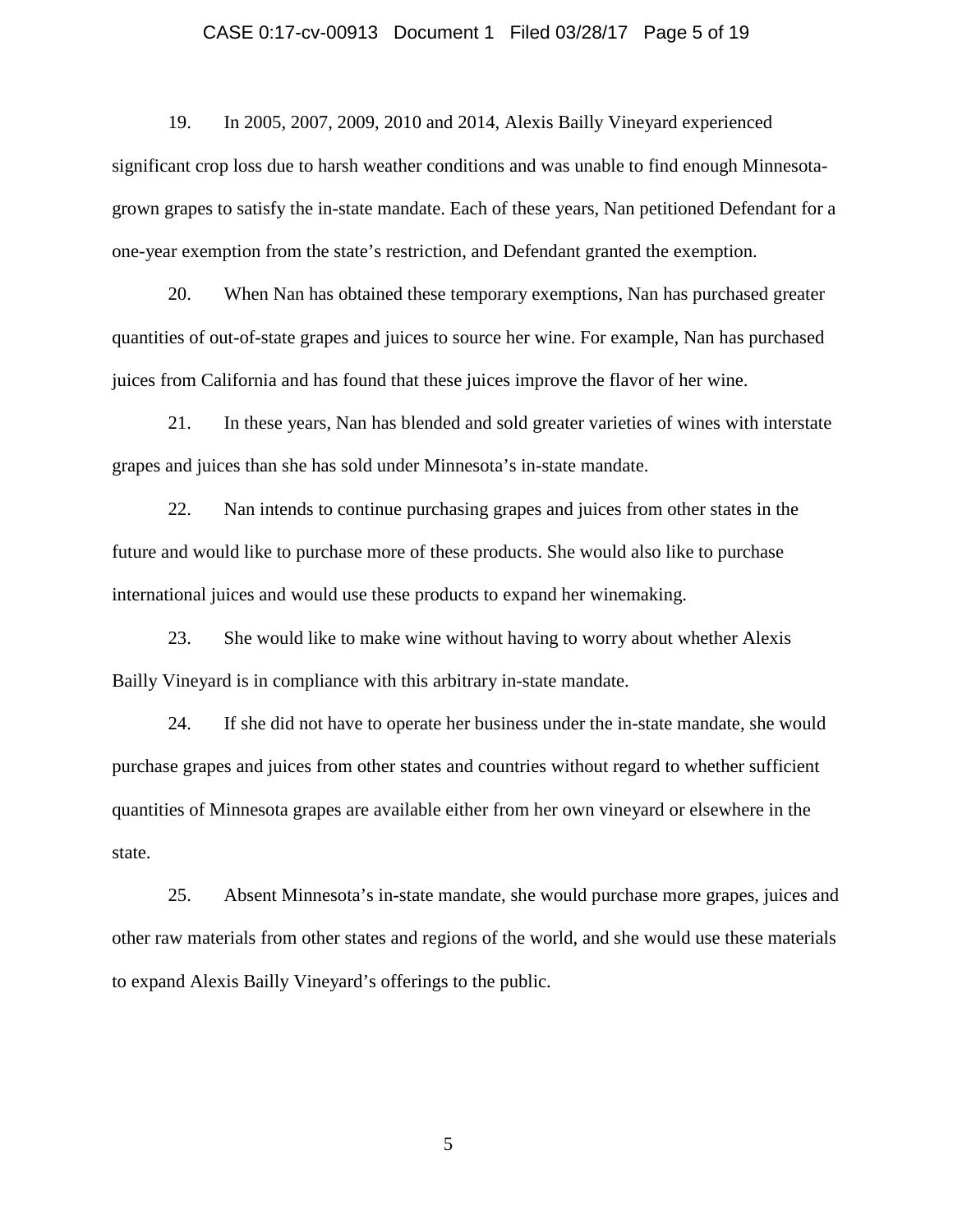## **Plaintiff Next Chapter Winery**

26. Next Chapter Winery is a vineyard and state-licensed farm winery located in New Prague, Minnesota.

27. Next Chapter Winery is owned and operated by Timothy and Therese Tulloch ("the Tullochs").

28. When the Tullochs were engaged to be married, they dreamed of one day starting their own vineyard. Their dream was realized in 2007, when they planted 3,700 Northernclimate, cold-hardy grape varieties on their New Prague farm.

29. For the first few years after planting their vineyard, the Tullochs focused primarily on nurturing and growing their young grapevines. They also sold grapes and grape juices and offered agritourist experiences at the vineyard, such as tickets to help prune their grapevines and harvest their grapes.

30. In 2014, the Tullochs opened Next Chapter Winery at their vineyard.

31. The Tullochs have primarily focused on blending and aging wines using grapes grown in their vineyard. They blend their wine on-site and use old-world techniques such as barrel aging and grape stomping.

32. In addition to sourcing their wines with their own grapes, they also enjoy blending wines with grapes and juices from other states.

33. Since they first opened their farm winery, they have struggled to source their wine with a majority of Minnesota-grown grapes and juices. Each year, they have experienced crop loss and have had to find and purchase Minnesota-grown grapes to try to comply with the instate mandate. These grapes have been more expensive than the grapes that they have purchased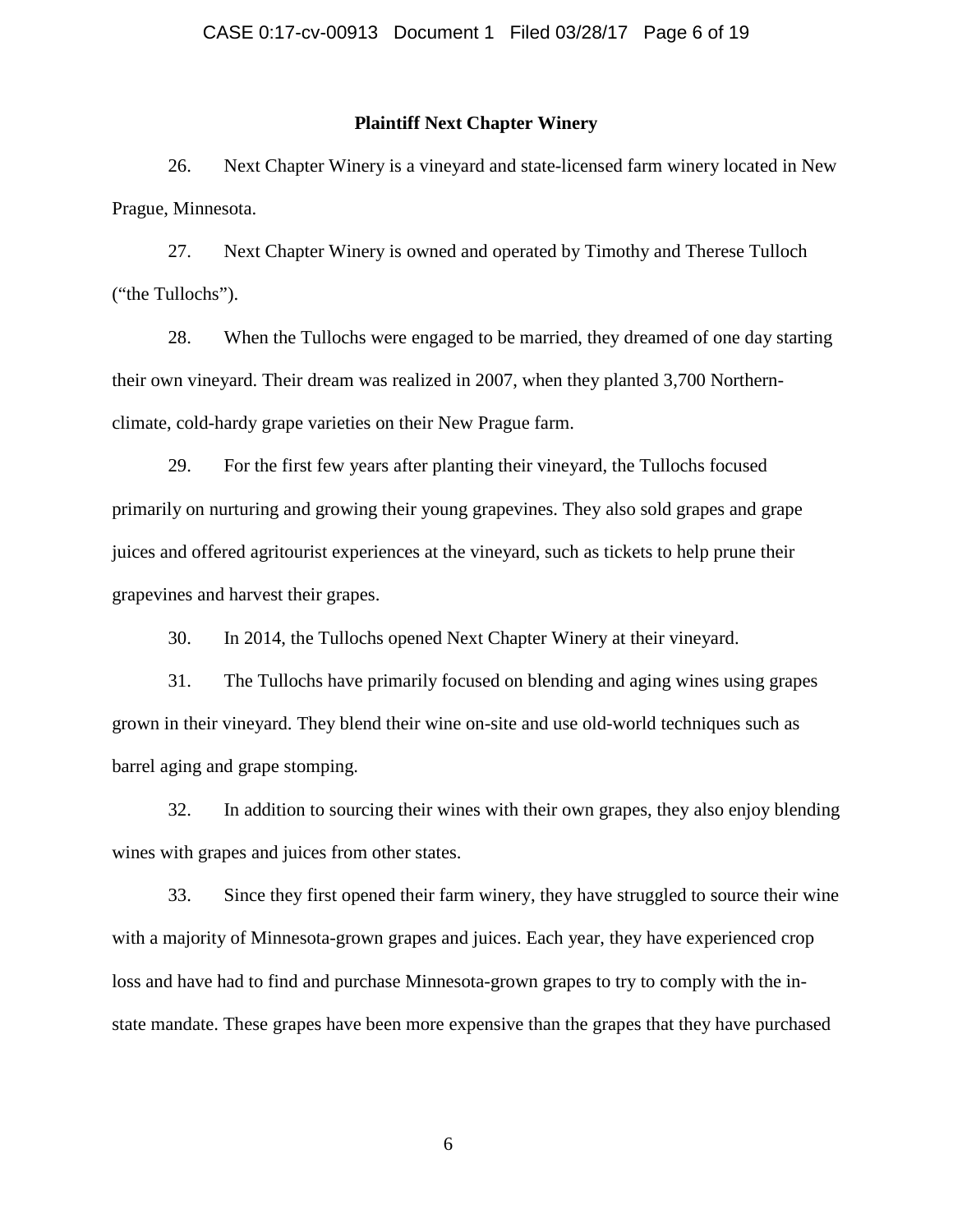# CASE 0:17-cv-00913 Document 1 Filed 03/28/17 Page 7 of 19

from other states. These grapes are also Northern-climate grapes, which tend to produce an acidic wine that is not suitable for all of their winemaking purposes.

34. When they have been unable to satisfy the in-state mandate with their own grapes and with purchased Minnesota grapes, they have had to prepare and submit affidavits to Defendant seeking an exemption from the in-state mandate.

35. For example, in 2014 and 2016, they suffered significant crop loss and were unable to purchase sufficient quantities of Minnesota-grown grapes to satisfy Minnesota's instate mandate. Timothy submitted affidavits both years and obtained one-year exemptions from Defendant. Under these exemptions, Next Chapter Winery has purchased greater quantities of out-of-state grapes and juices, including grapes from California.

36. Both years, Next Chapter Winery has sold greater varieties of wines than it has sold under Minnesota's in-state mandate.

37. The use of out-of-state grapes allows Timothy to add complexity and depth to his Minnesota wines. For example, by blending out-of-state grapes and juices with his own grapes, Timothy has produced merlot, cabernet sauvignon and sauvignon blanc varieties with Minnesota grapes. He would not be able to produce these varieties using a majority of Minnesota-grown grapes and other raw materials.

38. The Tullochs have purchased and intend to continue purchasing grapes from other states. They also would like to purchase grapes and juices from other countries.

39. When the Tullochs use interstate grapes and other raw materials, they can enhance their wines' flavors and create new varieties of wines. This freedom allows Next Chapter Winery to offer greater varieties of wines to its customers.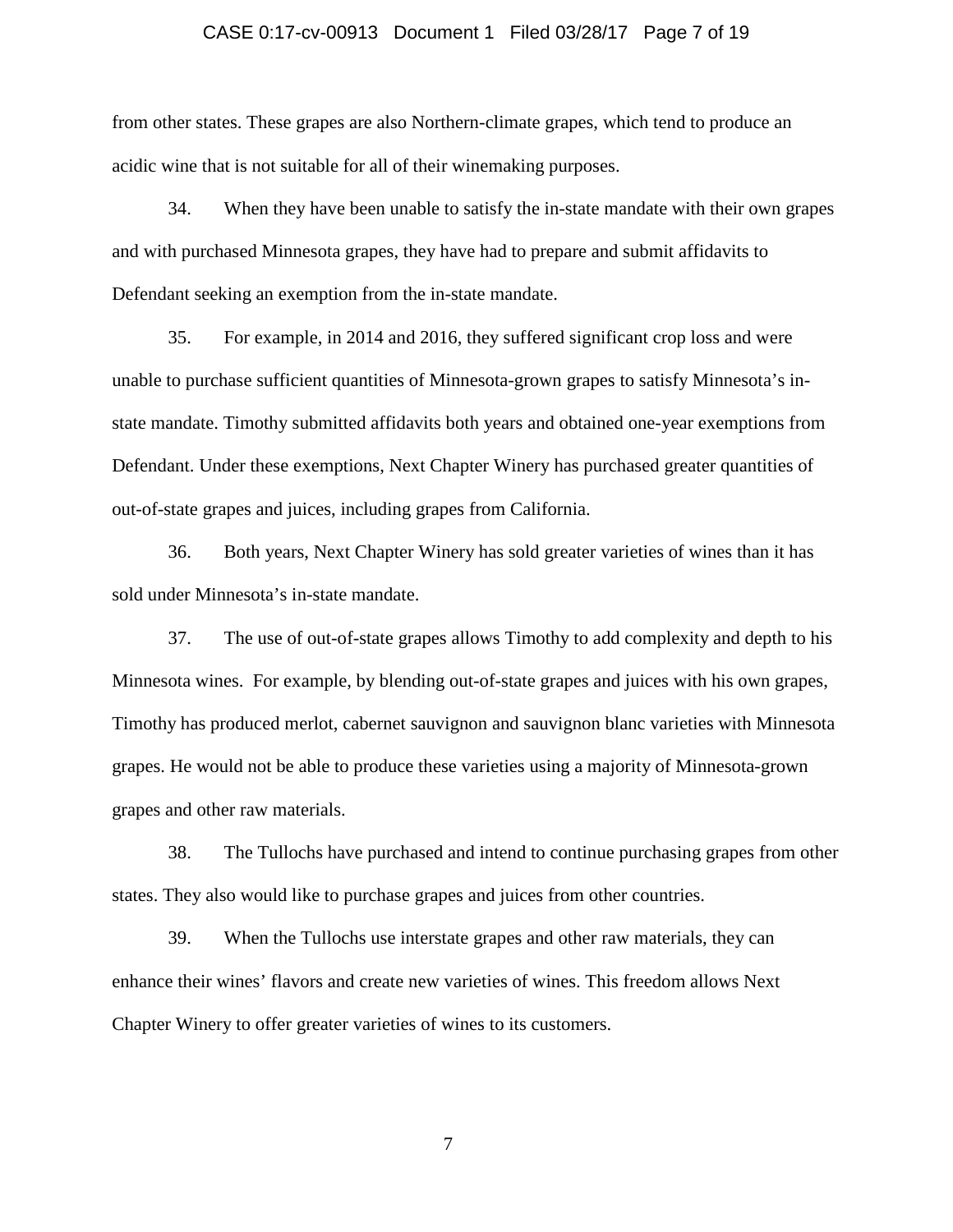#### CASE 0:17-cv-00913 Document 1 Filed 03/28/17 Page 8 of 19

40. The Tullochs would like to purchase more grapes and raw materials from outside Minnesota in the future.

41. They would also like to make wine without having to worry about the in-state mandate's arbitrary restriction on the geographic origin of the products they use.

42. The Tullochs would like to purchase grapes and juices from other states and countries without regard to whether sufficient quantities of Minnesota grapes are available either from their own vineyard or elsewhere in the state.

43. If Next Chapter Winery did not have to operate under Minnesota's in-state mandate, it would purchase more grapes, juices and other raw materials from other states and regions of the world, and it would use these materials to expand its winemaking and its wine offerings to the public.

#### *Minnesota's Protectionist Restriction on Farm Wineries*

44. The Minnesota Farm Wineries Act governs farm wineries in the state. *See* Minn. Stat. § 340A.315.

45. To operate a farm winery in Minnesota, the act requires the owner or operator of the winery to first obtain a farm winery license from Defendant. *Id.* at subd. 1. Licenses may be issued and renewed for an annual fee of \$50. *Id.*

46. The Minnesota Farm Wineries Act imposes certain restrictions on farm wineries.

47. For example, farm wineries can only operate on land "under an agricultural classification, zone, or conditional use permit." *Id.* at subd. 9. However, farm wineries in operation before March 1, 2012 are exempted from this restriction. *Id.*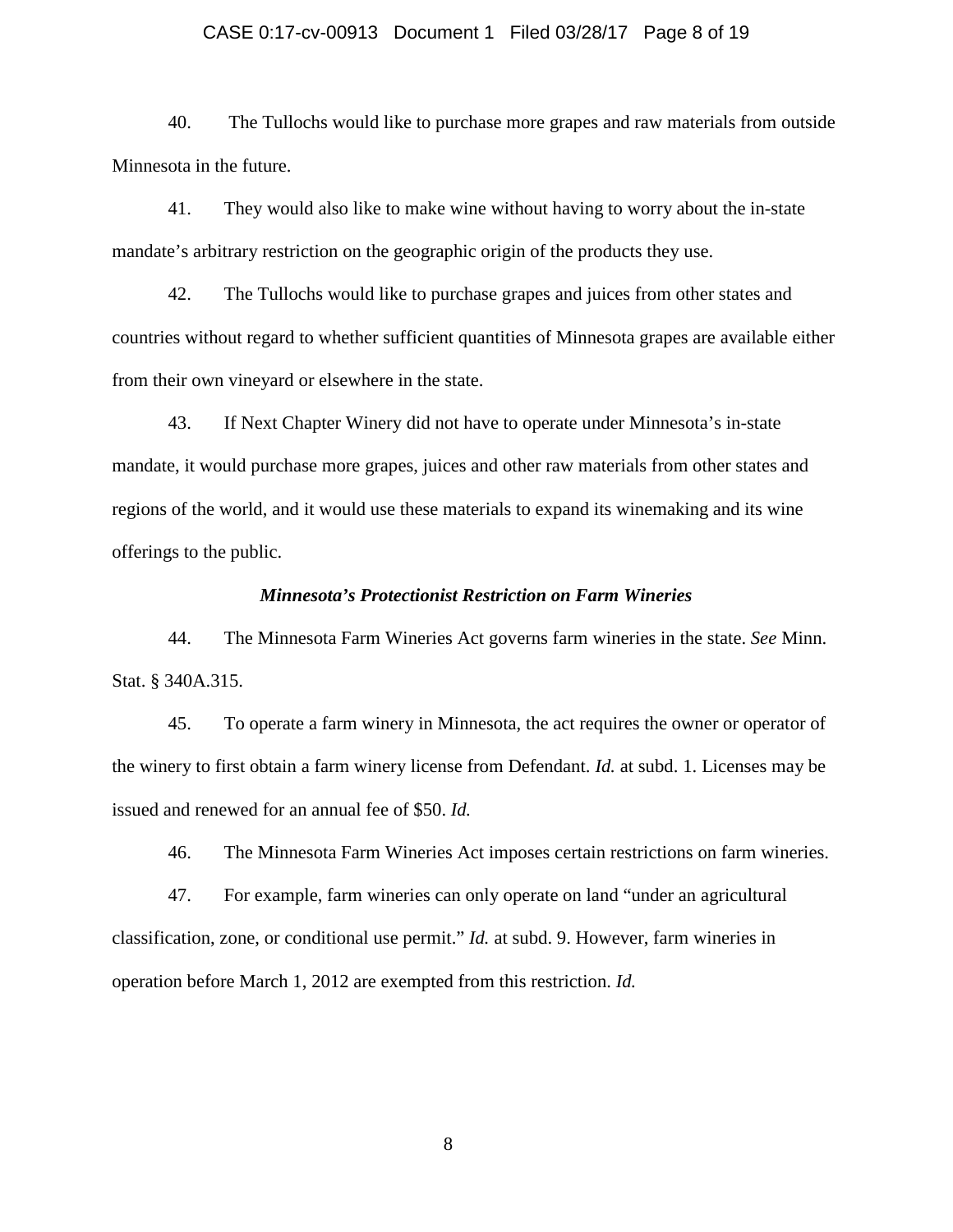# CASE 0:17-cv-00913 Document 1 Filed 03/28/17 Page 9 of 19

48. Farm wineries are also limited in the quantity of wine they can sell. Under the Minnesota Farm Wineries Act, farm wineries cannot sell more than 75,000 gallons of wine per year. *Id.* at subd. 2.

49. Additionally, farm wineries cannot use more than 10 percent of bulk wine (finished, but unlabeled, wine) in their annual production. Minn. Stat. § 340A.315, subd. 8 (1).

50. Under these restrictions, a Minnesota farm winery may sell on-site "table, sparkling or fortified wines produced by that farm winery at on-sale or off-sale, in retail, or wholesale lots." *Id.* at subd. 2.

51. They may also sell "glassware, wine literature and accessories, cheese and cheese spreads, other wine-related food items," and they may dispense free samples of the wines they offer for sale. *Id.*

52. There is no requirement in Minnesota law that farm wineries grow their own grapes or any other raw materials they use to make their wine. *See* Minn. Stat. § 340A.315.

53. A farm winery, therefore, could legally have a farm that grows no grapes or fruit and produces no wine-making materials such as honey. But under the law, it could still make wine and sell it to the public.

54. However, the wine that farm wineries make must be produced with a majority of "Minnesota-produced or -grown grapes, grape juice, other fruit bases, or honey." *Id.* at subd. 4, *see also* Minn. Stat. § 340A.101, subd. 11 (defining "farm winery" as a winery "producing table, sparkling, or fortified wines from grapes, grape juice, other fruit bases or honey with a majority of the ingredients grown or produced in Minnesota").

55. Thus, more than 50% of a farm winery's wine must be made with Minnesota products.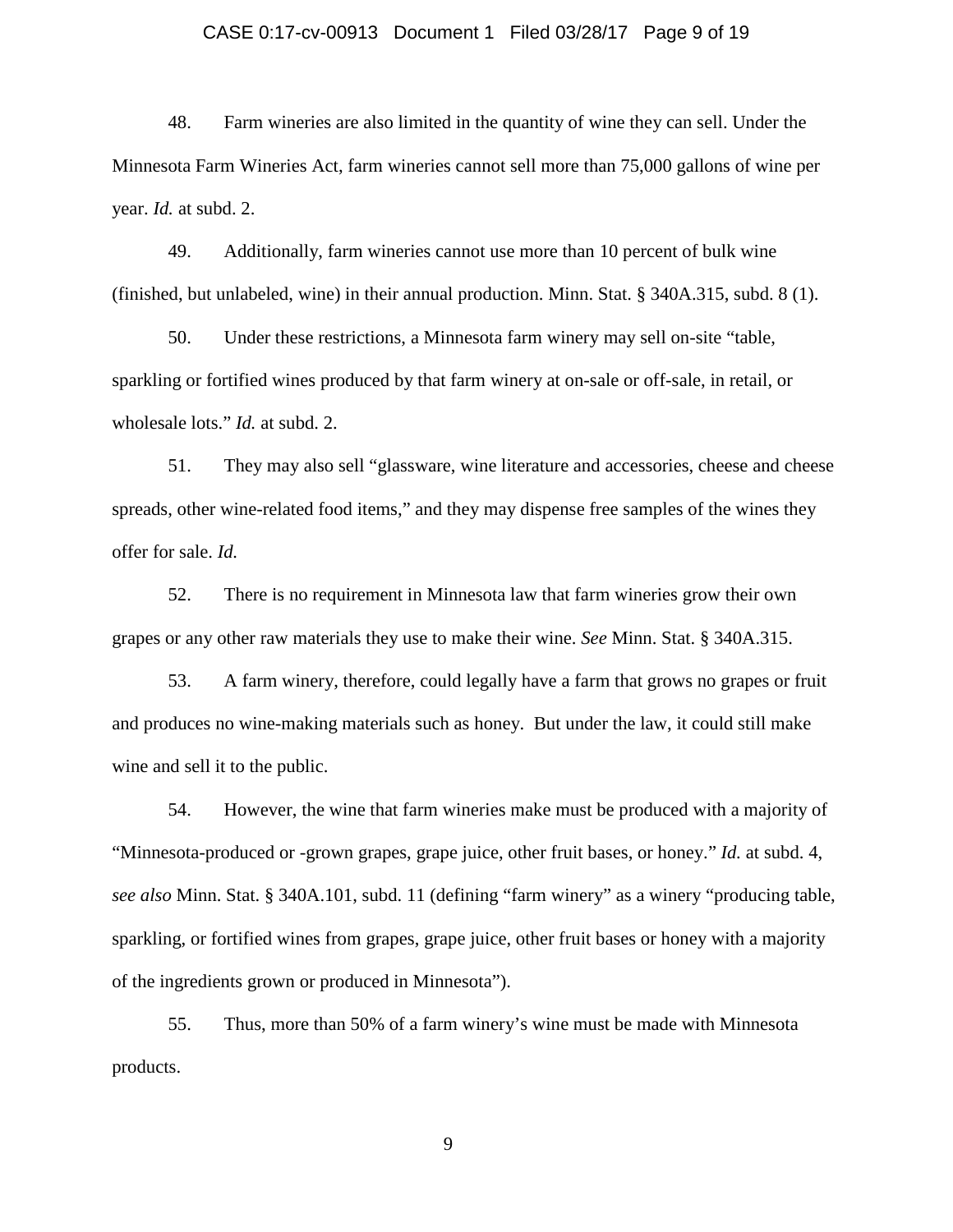#### CASE 0:17-cv-00913 Document 1 Filed 03/28/17 Page 10 of 19

56. This in-state mandate was first adopted in 1980 and mirrors a restriction on Minnesota-licensed manufacturers of wine. Like Minnesota farm wineries, licensed manufacturers of wine also suffer under an in-state source restriction and may sell their wine at off-sale (off the winery's premises for consumption) or on-sale (on the winery's premises for consumption) without an additional license if at least 51% of the wine is made from Minnesotagrown agricultural products. Minn. Stat. § 340A.301, subd. 10. *See* H.F. No. 2837, 47th Minn. Leg., Reg. Sess. (Minn. 1974).

57. If a farm winery cannot satisfy the in-state mandate because not enough Minnesota products are available, the Minnesota Farm Wineries Act sets forth a process by which a farm winery may seek a temporary exemption from this restriction. Minn. Stat. § 340A.301, subd. 4.

58. Under this provision, "If Minnesota-produced or -grown grapes, grape juice, other fruit bases, or honey is not available in quantities sufficient to constitute a majority of the table, sparkling, or fortified wine produced by a farm winery, the holder of the farm winery license may file an affidavit stating this fact with the commissioner." *Id.*

59. If Defendant "after consultation with the commissioner of agriculture, determines this to be true, the farm winery may use imported products and shall continue to be governed by the provisions of [the Minnesota Farm Wineries Act]." *Id.* The affidavit filed under this provision is valid for a period of one year. *Id.*

60. Upon expiration of the affidavit, the farm winery must file a new affidavit with Defendant if it is unable to satisfy Minnesota's in-state mandate.

61. In years past, Defendant has granted exemptions to farm wineries under Minn. Stat. § 340A.315, subd. 4 after consultation with the state's Commissioner of Agriculture.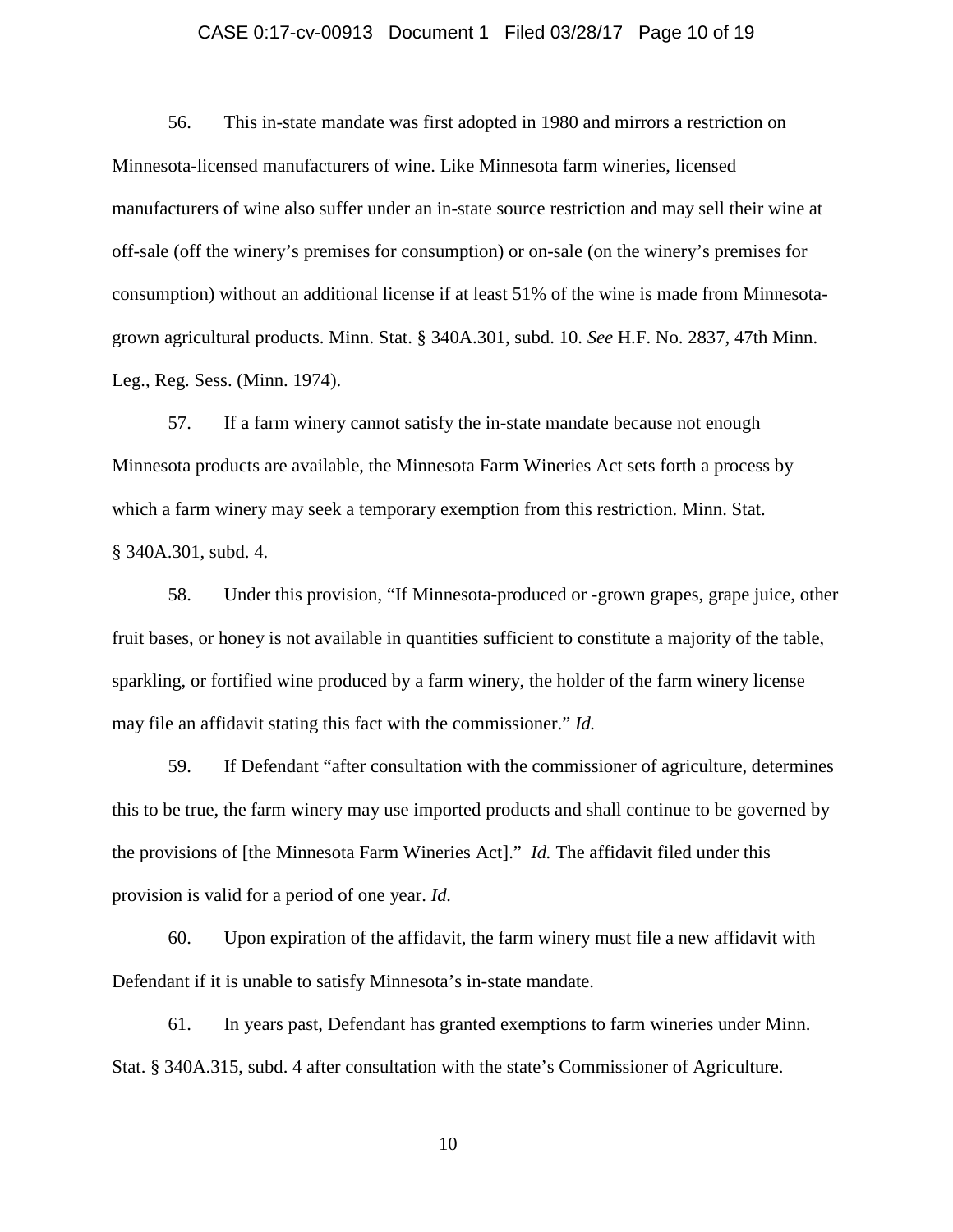62. However, each year there is no guarantee an exemption will be granted, and farm wineries must search for Minnesota grapes and prepare and submit these affidavits year after year.

## *Winegrowing in Minnesota*

63. Although Minnesota first passed its farm winery license requirement in 1980, farm wineries are a relatively recent phenomenon in Minnesota.

64. The rise in farm wineries has corresponded with the advent of Northern-climate, cold-hardy grapes.

65. Yet Minnesota's harsh climate continues to pose significant challenges to growing wine-producing grapes in the state and impedes farm wineries' ability to harvest wine-producing grapes.

66. Extreme cold and late-Spring frosts can lead to significant crop damage and even total crop loss.

67. Many farm wineries in Minnesota lose at least a portion of their crop each year, including Northern-climate, cold-hardy grapes.

68. Minnesota-grown grapes are also highly acidic and tend to produce an acidic wine that is not suitable for all winemaking purposes. To make Minnesota wines more palatable to consumers, farm wineries often blend Minnesota wines with less-acidic grapes from warmer regions.

69. Some varieties of wines cannot be made with a majority of Minnesota grapes, juices, fruit bases or honey.

70. Minnesota's restriction on the geographic origin of the materials farm wineries may use severely limits their ability to reliably produce wines, to expand their offerings to the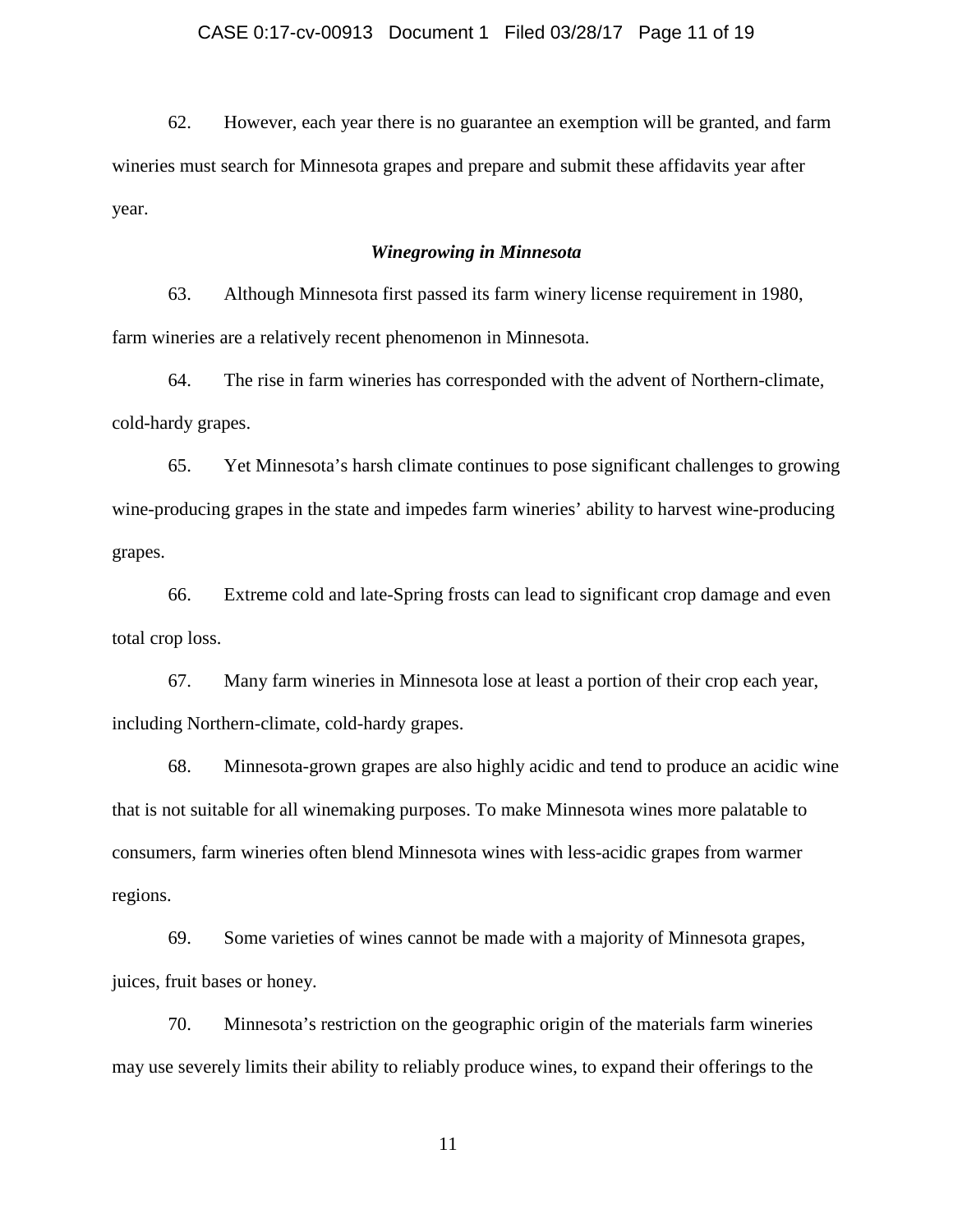public and to grow. The current and future success of this market in locally produced wine depends on farm wineries' ability to import grapes, juices and raw materials from other states and countries.

## **HARM TO PLAINTIFFS**

71. The allegations contained in paragraphs 1–70 are incorporated by reference as if fully set forth herein.

72. Defendant's enforcement of Minnesota's in-state mandate violates Plaintiffs' right to engage in interstate and foreign commerce.

### *Harm to Plaintiff Alexis Bailly Vineyard*

73. Defendant's enforcement of the in-state mandate in Minn. Stat. § 340A.101, subd. 11 and Minn. Stat. § 340A.315, subd. 4 has caused and will continue to cause real, substantial and irreparable harm to Alexis Bailly Vineyard.

74. Defendant's enforcement of these provisions makes it illegal for Alexis Bailly Vineyard to produce its wine with more than 50% of grapes, fruit, juices or other raw materials from other states and countries.

75. Alexis Bailly Vineyard has had to expend resources complying with this mandate. Compliance requires monitoring the percentage of Minnesota products the winery is using as well as searching for Minnesota-grown grapes and other products to satisfy this mandate when it is unable to use its own grapes.

76. Alexis Bailly Vineyard has also paid more for in-state grapes than it has paid for out-of-state grapes.

77. Alexis Bailly Vineyard has been forced to purchase Minnesota grapes that it would not have purchased but for the in-state mandate.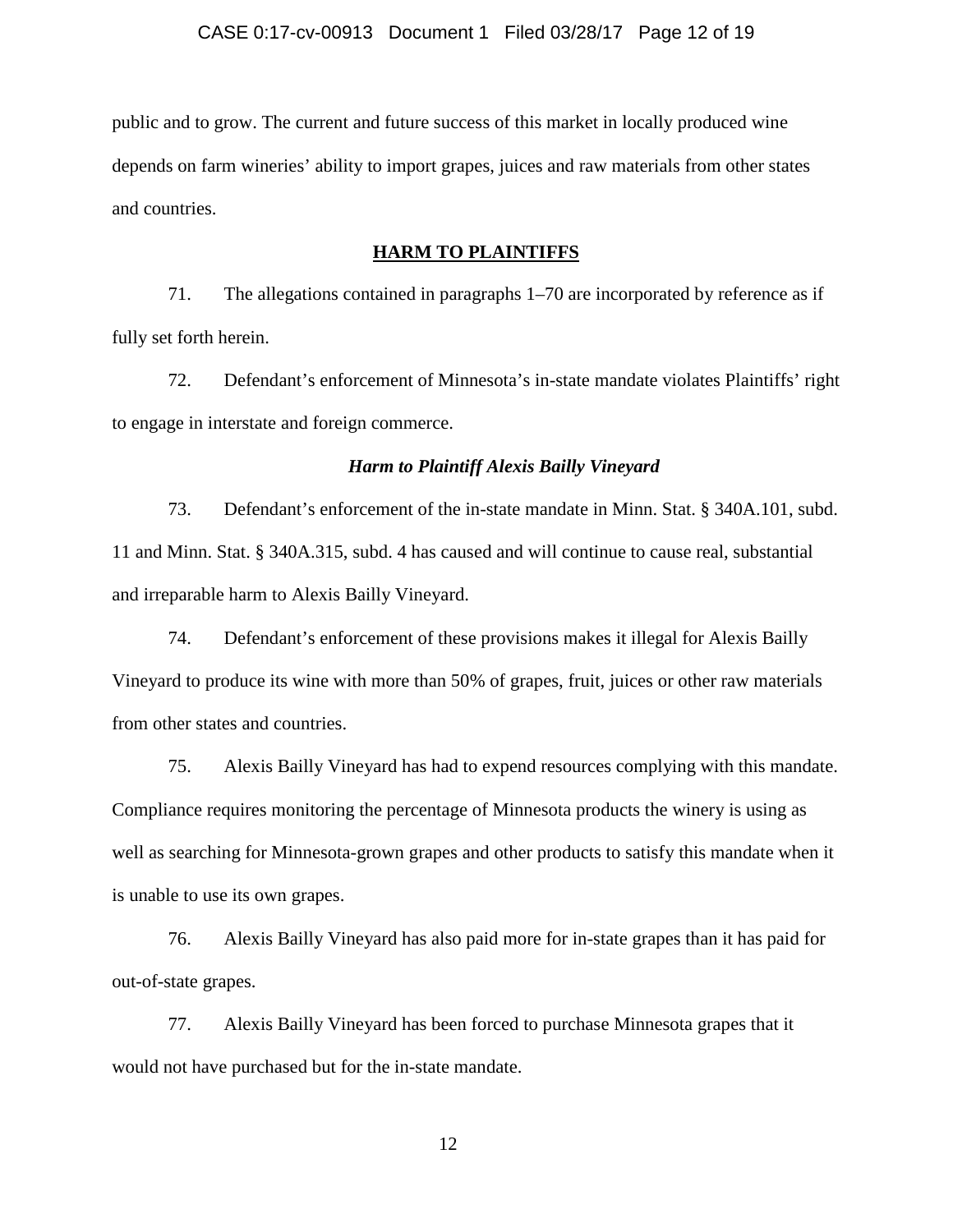#### CASE 0:17-cv-00913 Document 1 Filed 03/28/17 Page 13 of 19

78. Nan has had to spend time and resources preparing and submitting affidavits to Defendant requesting one-year exemptions from Minnesota's in-state mandate.

79. The uncertainty of whether Nan will secure enough Minnesota-grown grapes each year to satisfy the in-state mandate interferes with her ability to effectively plan for and operate her business. It further interferes with her ability to secure the materials she needs to reliably produce wine and sell it to the public.

80. Alexis Bailly Vineyard would like to offer greater varieties of wines to its customers, but it is unable to do so while operating under the in-state mandate.

81. Defendant's enforcement of Minnesota's in-state mandate prevents Alexis Bailly Vineyard from expanding its wine offerings to the public and from growing its business.

# *Harm to Plaintiff Next Chapter Winery*

82. Defendant's enforcement of Minnesota's in-state mandate in Minn. Stat. § 340A.101, subd. 11 and Minn. Stat. § 340A.315, subd. 4 has caused and will continue to cause real, substantial and irreparable harm to Next Chapter Winery.

83. Defendant's enforcement of these provisions makes it illegal for Next Chapter Winery to produce its wine with more than 50% of grapes, fruit, juices or honey from other states and countries.

84. Every year, Next Chapter Winery expends resources complying with Minnesota's in-state mandate. Compliance requires monitoring the percentage of Minnesota products it is using—as well as searching for Minnesota-grown grapes and other products to satisfy this mandate when it is unable to use its own grapes.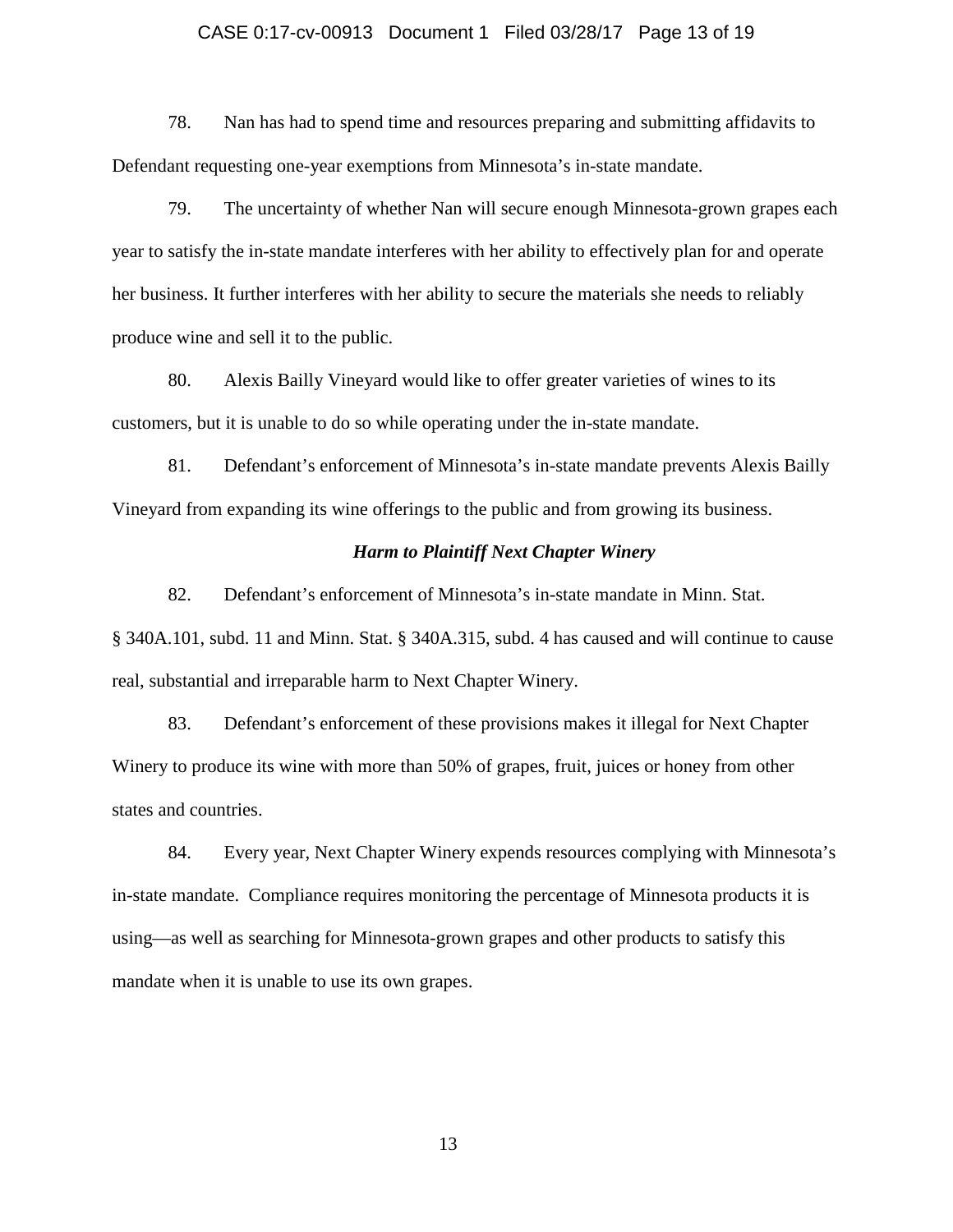#### CASE 0:17-cv-00913 Document 1 Filed 03/28/17 Page 14 of 19

85. The Tullochs have had to spend time and resources preparing and submitting affidavits documenting Next Chapter Winery's crop loss and seeking one-year exemptions from Defendant.

86. The uncertainty of whether the Tullochs will be able to find enough Minnesotagrown grapes each year to satisfy the in-state mandate interferes with their ability to effectively plan for and operate their business. It further interferes with their ability to secure the materials they need to reliably produce wine and sell it to the public.

87. In their efforts to comply with Minnesota's in-state mandate, Next Chapter Winery has paid a premium for Minnesota-grown grapes and products.

88. Next Chapter Winery has also been forced to purchase Minnesota-grown grapes that it would not have purchased but for the in-state mandate.

89. Defendant's enforcement of this mandate severely limits Next Chapter Winery's ability to access the raw materials it needs to blend and produce its wines. It also restricts the varieties and quality of wines it can offer to consumers.

90. But for Defendant's enforcement of Minnesota's in-state mandate, Next Chapter Winery would expand its offerings of wines to its customers, better tailor its wines to its customers' interests and tastes and grow its business.

91. Next Chapter Winery is eager to expand its wine offerings to its customers, but it is unable to do so under Minnesota's in-state mandate.

92. Minnesota's restriction on the geographic origin of the raw materials Next Chapter Winery may purchase and use in its winemaking process threatens the current and future success of its business.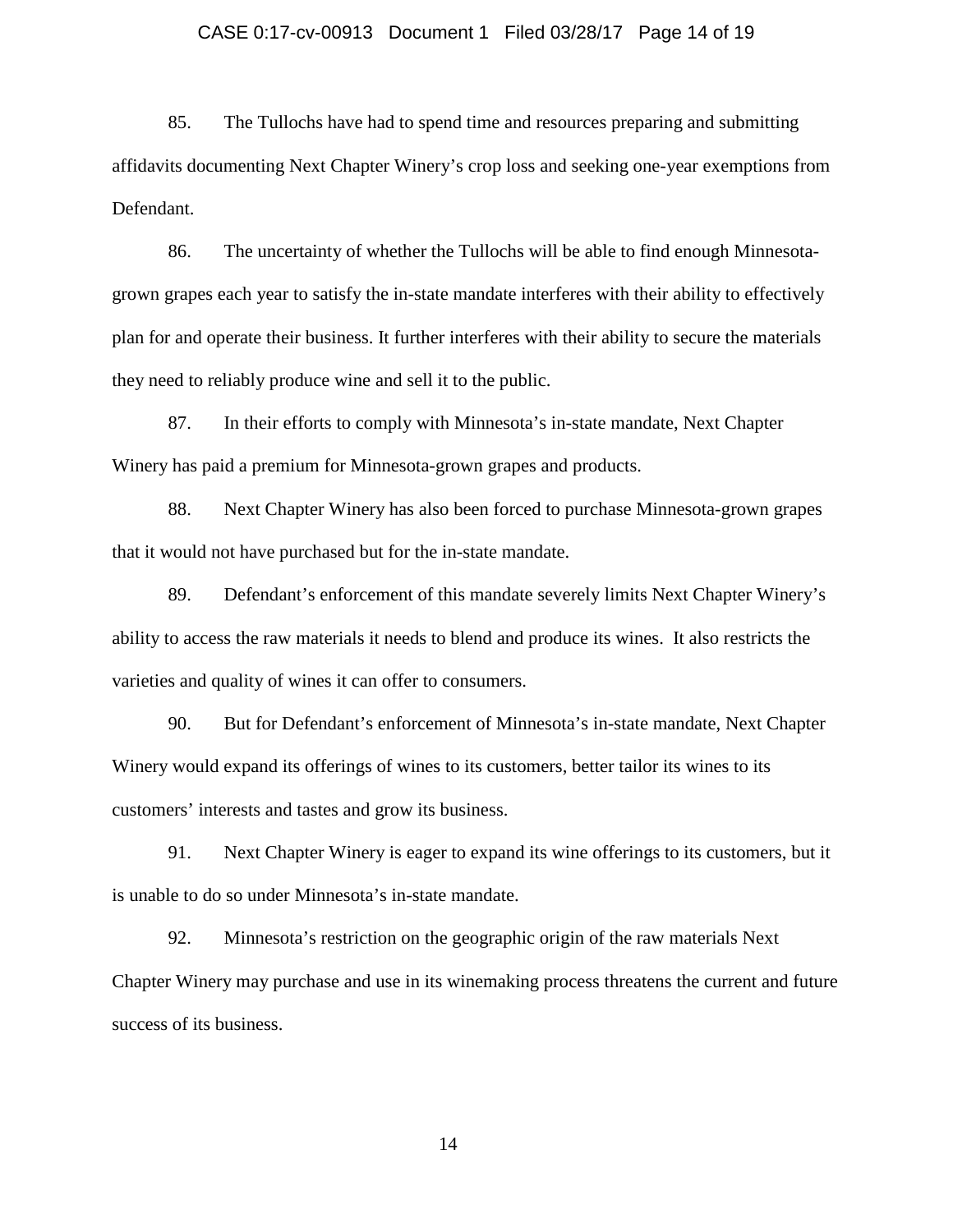# **CONSTITUTIONAL VIOLATIONS**

# **Count 1: Dormant Commerce Clause**

93. The allegations contained in paragraphs 1–92 are incorporated by reference as if fully set forth herein.

94. Article I, Section 8, Clause 3 of the United States Constitution is known as the Commerce Clause. The Clause grants to Congress the power "to regulate Commerce . . . among the several States." It is not only a positive grant of power to Congress but also a negative constraint on states' ability to restrict trade, which is known as the "dormant" Commerce Clause. Strictly speaking, it is the dormant "Domestic Commerce Clause," as Article I, Section 8, Clause 3 also contains grants of power to Congress over foreign commerce and commerce with the Indian tribes.

95. Defendant's enforcement of the in-state mandate in Minn. Stat. § 340A.101, subd. 11 and Minn. Stat. § 340A.315, subd. 4 restricts the thriving interstate market in grapes, fruit, juices, honey and other raw materials used to produce wine.

96. The in-state mandate in Minn. Stat. § 340A.101, subd. 11 and Minn. Stat. § 340A.315, subd. 4 discriminates facially, in purpose, and in effect against interstate commerce by requiring that the majority of farm wineries' grapes and other raw materials used to produce wine be grown or produced in Minnesota. In so doing, this provision does not serve a compelling or legitimate local purpose that could not be served as well by available nondiscriminatory means.

97. The in-state mandate in Minn. Stat. § 340A.101, subd. 11 and Minn. Stat. §340A.315, subd. 4 places a burden on interstate commerce that is clearly excessive in relation to the putative local benefits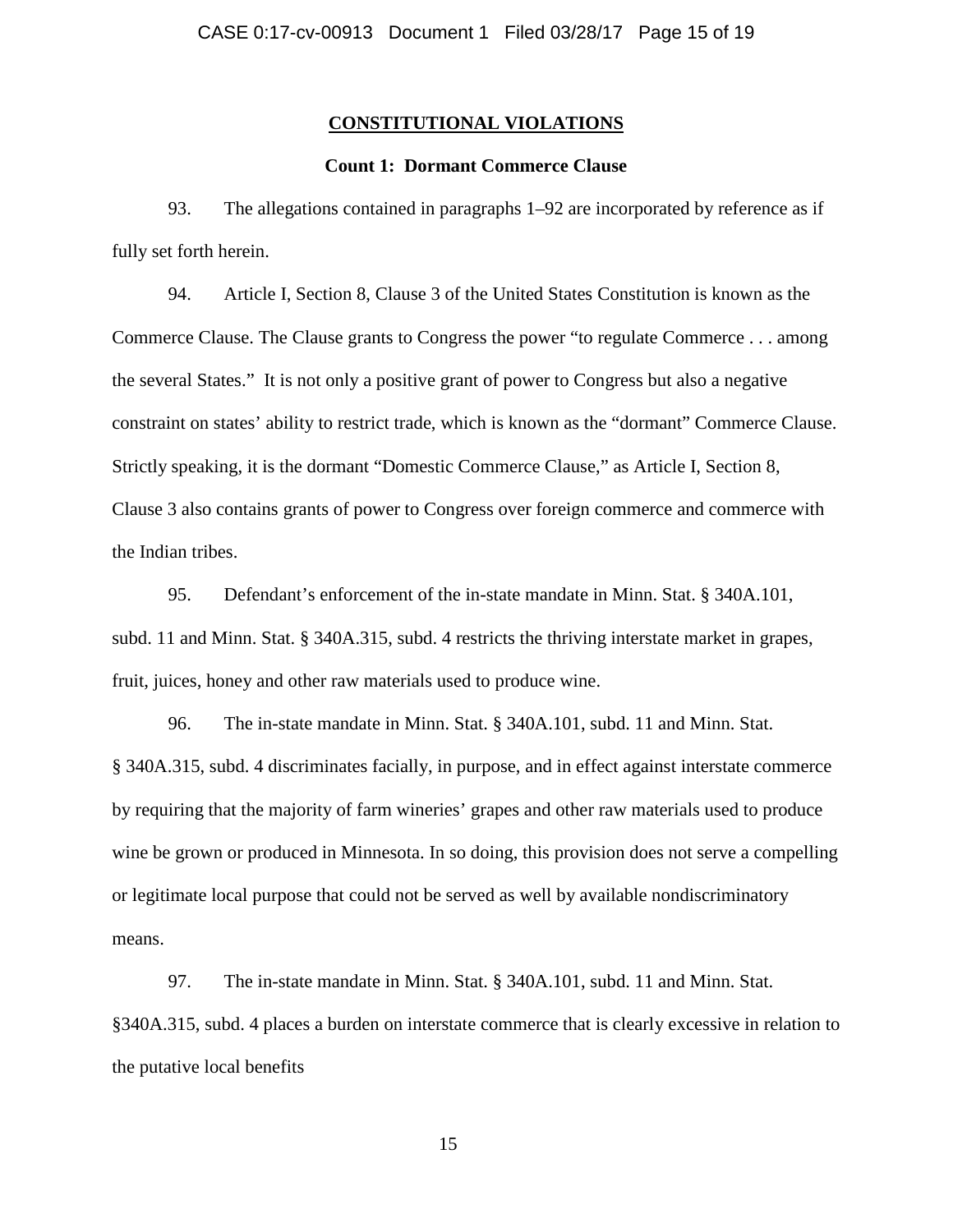#### CASE 0:17-cv-00913 Document 1 Filed 03/28/17 Page 16 of 19

98. Defendant is violating Plaintiffs' clearly-established rights to engage in interstate commerce. Absent a declaration of Plaintiffs' constitutional rights, Defendant will continue to violate Plaintiffs' rights.

99. Unless the in-state mandate in Minn. Stat. § 340A.101, subd. 11 and Minn. Stat. § 340A.315, subd. 4 of the Minnesota Farm Wineries Act is declared unconstitutional and Defendant's employees, agents, representatives and successors are enjoined from enforcing this provision, Plaintiffs are in imminent danger of suffering and continuing to suffer irreparable harm.

100. For reasons including but not limited to those stated in this Complaint, the Plaintiffs have no other adequate legal or other remedy by which to prevent or minimize the continuing irreparable harm to their constitutional rights.

#### **Count II: Dormant Foreign Commerce Clause**

101. The allegations contained in paragraphs 1–100 are incorporated by reference as if fully set forth herein.

102. Article I, Section 8, Clause 3 of the United States Constitution also contains what is known as the Foreign Commerce Clause. The Clause grants to Congress the power "to regulate Commerce with foreign Nations." It is not only a positive grant of power to Congress but also a negative constraint on states' ability to restrict foreign commerce, which is known as the "dormant" Foreign Commerce Clause.

103. The scope of Congress's power to regulate foreign commerce and to accordingly limit the power of states in this area is even greater than its power to regulate interstate commerce.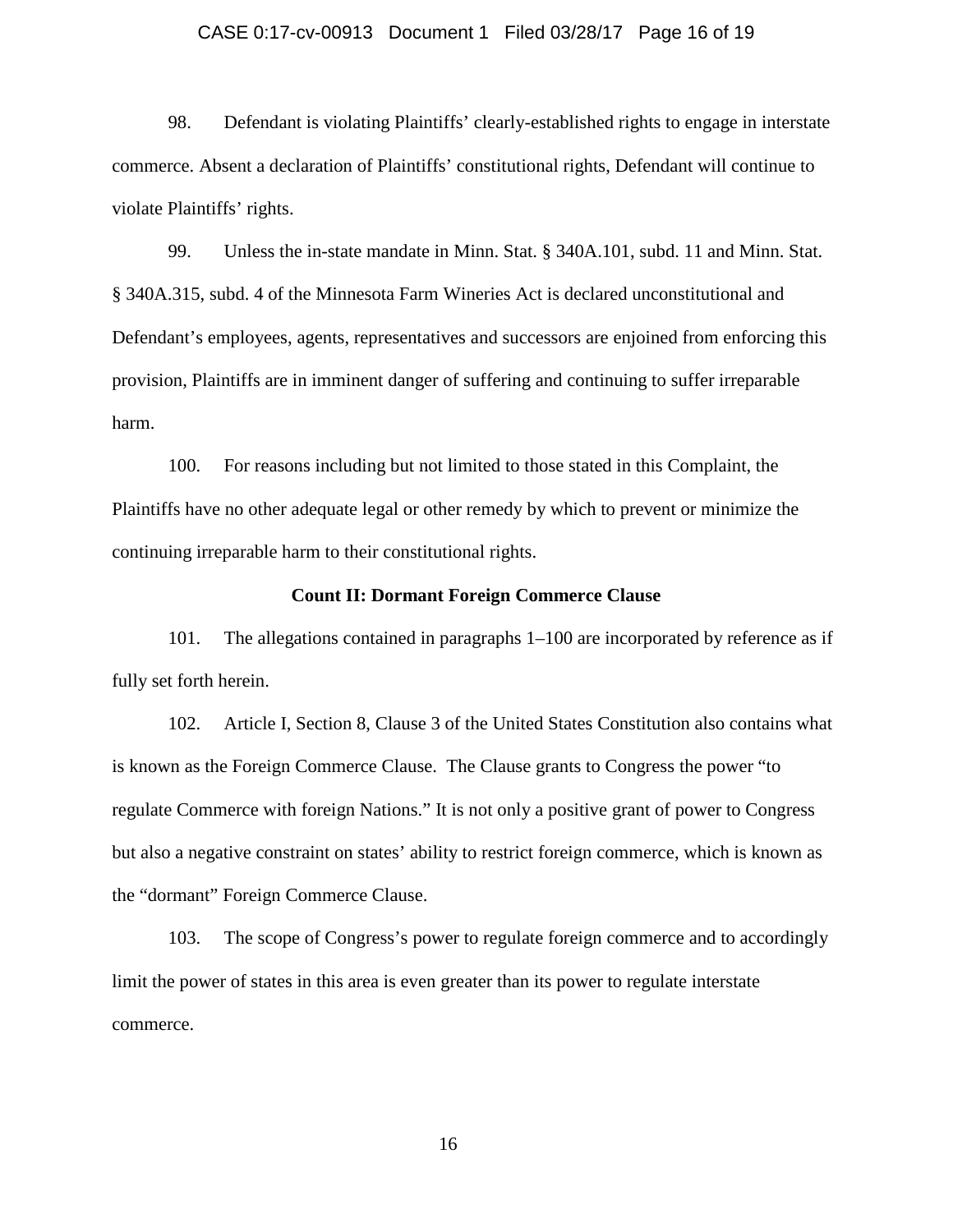#### CASE 0:17-cv-00913 Document 1 Filed 03/28/17 Page 17 of 19

104. Defendant's enforcement of the in-state mandate in Minn. Stat. § 340A.101,

subd. 11 and Minn. Stat. § 340A.315, subd. 4 restricts the thriving international market in grapes, fruit, juices, honey and other raw materials used to produce wine.

105. The in-state mandate in Minn. Stat. § 340A.101, subd. 11 and Minn. Stat. § 340A.315, subd. 4 discriminates facially, in purpose, and in effect against foreign commerce by requiring that the majority of grapes and other raw materials that Plaintiffs use to make their wine be grown or produced in Minnesota. In doing so, this provision does not serve a compelling or legitimate government interest.

106. By restricting the international trade of grapes and other raw materials that Plaintiffs and other farm wineries may use to make their wine, the in-state mandate in Minn. Stat. § 340A.101, subd. 11 and Minn. Stat. § 340A.315, subd. 4 unduly burdens foreign commerce and undermines the federal government's ability to speak with one voice in regulating commercial affairs with foreign countries.

107. Defendant is violating Plaintiffs' clearly-established rights to engage in foreign commerce. Absent a declaration of Plaintiffs' constitutional rights, Defendant will continue to violate Plaintiffs' rights.

108. Unless the in-state mandate in Minn. Stat. § 340A.101, subd. 11 and Minn. Stat. § 340A.315, subd. 4 is declared unconstitutional and Defendant's employees, agents, representatives and successors are enjoined from enforcing this provision, Plaintiffs are in imminent danger of suffering and continuing to suffer irreparable harm.

109. For reasons including but not limited to those stated in this Complaint, the Plaintiffs have no other adequate legal or other remedy by which to prevent or minimize the continuing irreparable harm to their constitutional rights.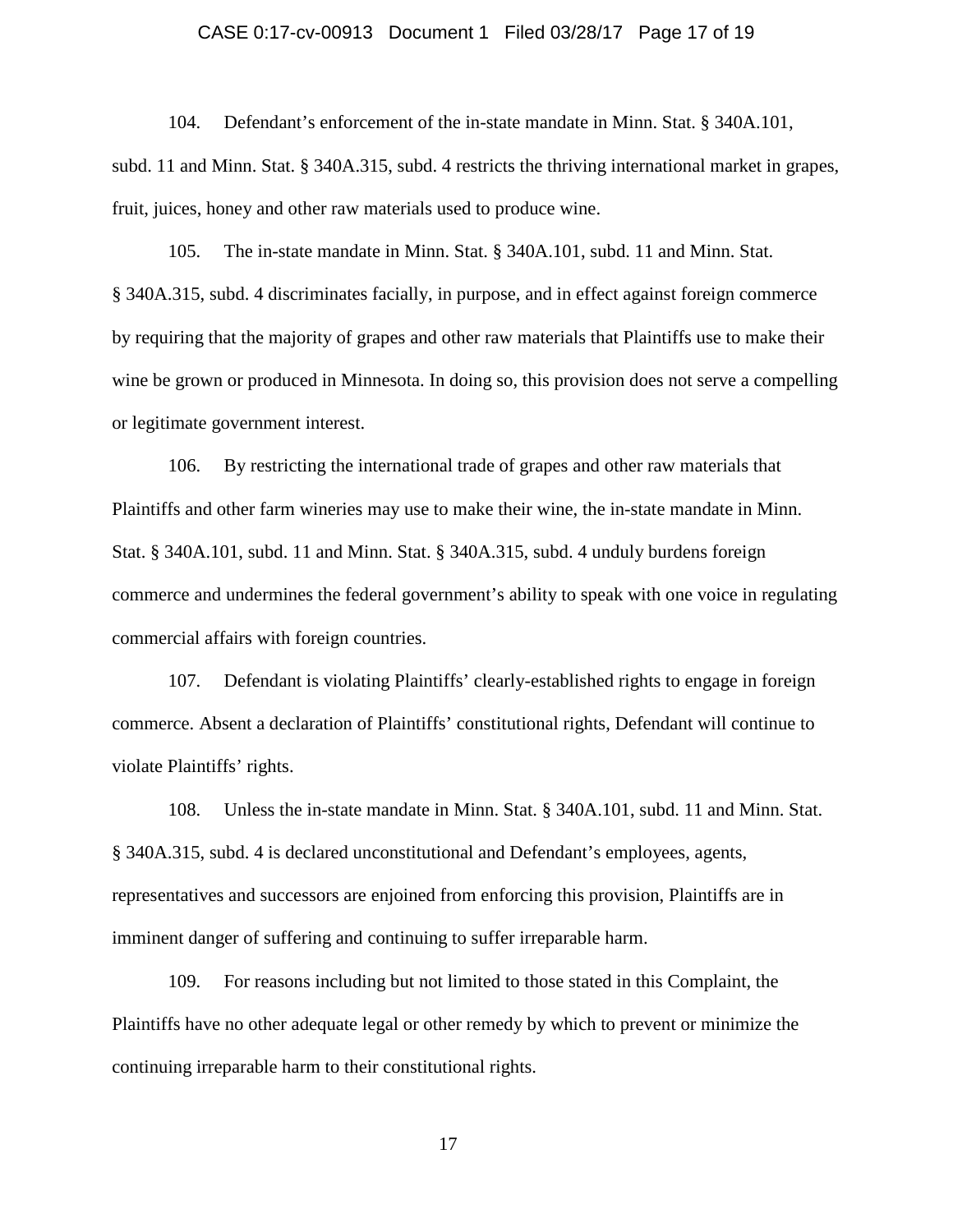## **Count III: Import-Export Clause**

110. The allegations contained in paragraphs 1–109 are incorporated by reference as if fully set forth herein.

111. Article I, Section 10, Clause 2 of the United States Constitution is known as the Import-Export Clause. The Clause prohibits states from "lay[ing] any Imposts or Duties on Imports or Exports, except what may be absolutely necessary for executing its inspection Laws."

112. The Import-Export Clause constrains states' ability to erect barriers to interstate and foreign trade.

113. Defendant's enforcement of the in-state mandate in Minn. Stat. § 340A.101, subd. 11 and Minn. Stat. § 340A.315, subd. 4 erects a barrier to interstate and foreign commerce by requiring that the majority of grapes and other raw materials Plaintiffs and other farm wineries use to produce wine be grown or produced in Minnesota.

114. By enforcing this barrier, Defendant is violating Plaintiffs' clearly-established rights to engage in interstate and foreign commerce. Absent a declaration of Plaintiffs' constitutional rights, Defendant will continue to violate Plaintiffs' rights.

115. Unless the in-state mandate in Minn. Stat. § 340A.101, subd. 11 and Minn. Stat. § 340A.315, subd. 4 is declared unconstitutional and Defendant's employees, agents, representatives and successors are enjoined from enforcing this provision, Plaintiffs are in imminent danger of suffering and continuing to suffer irreparable harm.

116. For reasons including but not limited to those stated in this Complaint, Plaintiffs have no other adequate legal or other remedy by which to prevent or minimize the continuing irreparable harm to their constitutional rights.